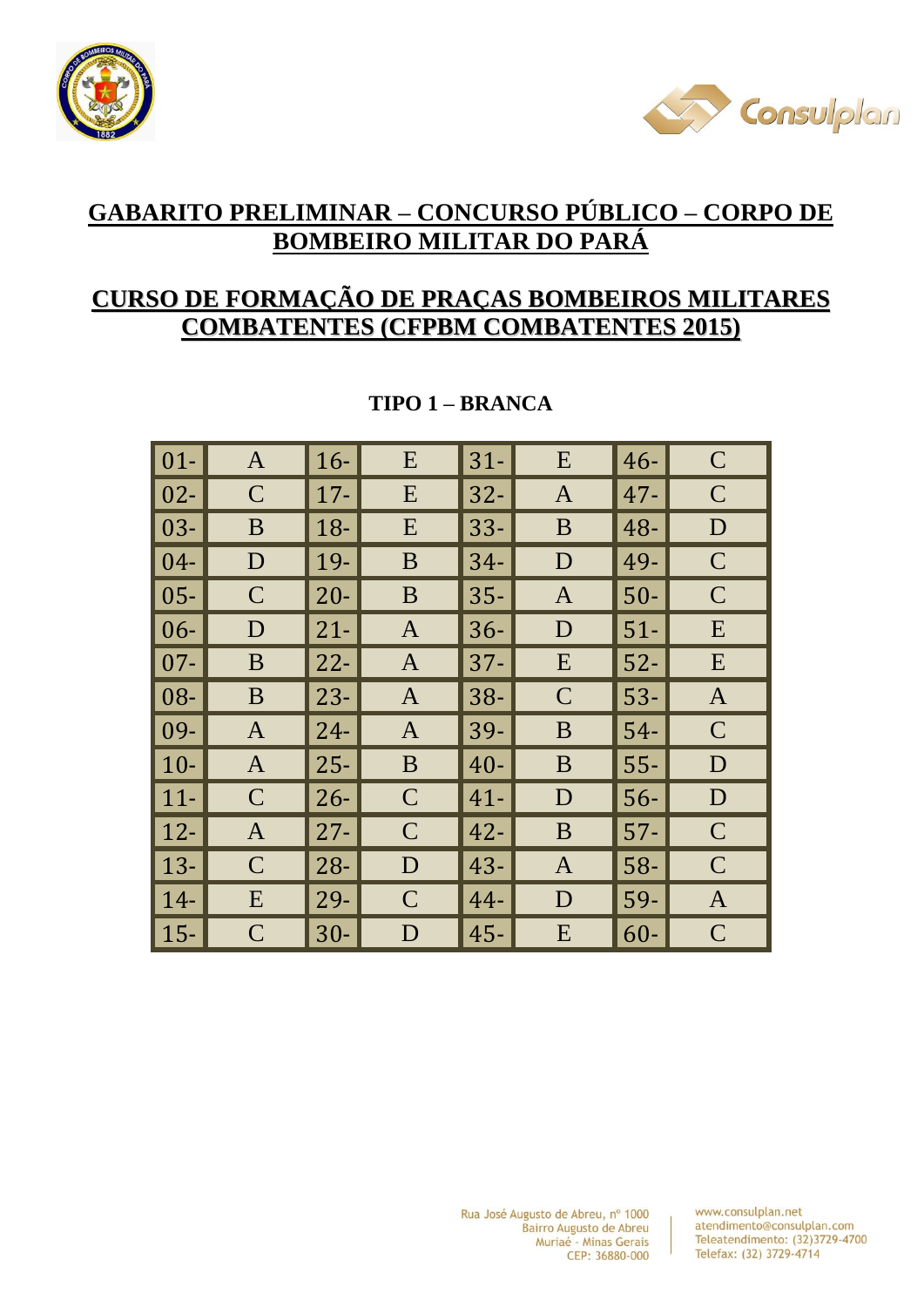



#### **TIPO 2 - VERDE**

| $\boxed{01}$      | $\overline{C}$                                                                                                | $16-$  | D            | $31-$  | $\mathbf{A}$  | $46-$  | D            |
|-------------------|---------------------------------------------------------------------------------------------------------------|--------|--------------|--------|---------------|--------|--------------|
| $\vert$ 02-       | $\mathbf{A}$                                                                                                  | $17 -$ | $\mathbf{A}$ | $32 -$ | $\mathbf{A}$  | $47 -$ | B            |
| $\vert$ 03-       | $\mathsf{C}$                                                                                                  | 18-    | B            | $33 -$ | $\mathbf{A}$  | 48-    | $\mathbf{A}$ |
| $\vert$ 04-       | E                                                                                                             | 19-    | B            | $34 -$ | $\mathbf{A}$  | 49-    | D            |
| $\vert$ 05-       | $\mathbf C$                                                                                                   | $20 -$ | $\mathbf{A}$ | $35 -$ | B             | $50-$  | E            |
| $\vert 06 -$      | E                                                                                                             | $21 -$ | E            | $36 -$ | $\mathbf C$   | $51-$  | $\mathbf{A}$ |
| $\vert$ 07-       | E                                                                                                             | $22 -$ | $\mathbf{A}$ | $37 -$ | $\mathcal C$  | $52-$  | $\mathbf C$  |
| $\vert\vert 08$ - | E                                                                                                             | $23 -$ | B            | $38 -$ | D             | $53-$  | D            |
| $\mid$ 09-        | B                                                                                                             | $24 -$ | D            | 39-    | $\mathbf C$   | $54-$  | E            |
| $\vert$ 10-       | B                                                                                                             | $25 -$ | $\mathbf{A}$ | $40 -$ | D             | $55 -$ | E            |
| $ 11-$            | $\mathbf{A}$                                                                                                  | $26 -$ | D            | $41 -$ | $\mathcal{C}$ | $56-$  | $\mathbf C$  |
| $\vert$ 12-       | $\mathsf{C}$                                                                                                  | $27 -$ | E            | $42 -$ | $\mathsf{C}$  | $57 -$ | $\mathbf{A}$ |
| $\vert$ 13-       | B                                                                                                             | $28 -$ | $\mathsf{C}$ | $43 -$ | D             | 58-    | $\mathbf C$  |
| $ 14-$            | D                                                                                                             | 29-    | B            | 44-    | $\mathcal{C}$ | 59-    | D            |
| $\vert$ 15-       | $\mathsf{C}% _{M_{1},M_{2}}^{\alpha,\beta}(\varepsilon)=\mathsf{C}_{M_{1},M_{2}}^{\alpha,\beta}(\varepsilon)$ | $30-$  | B            | $45 -$ | $\mathsf{C}$  | $60-$  | $\mathbf C$  |

www.consulplan.net atendimento@consulplan.com<br>Teleatendimento: (32)3729-4700<br>Telefax: (32) 3729-4714

 $\overline{1}$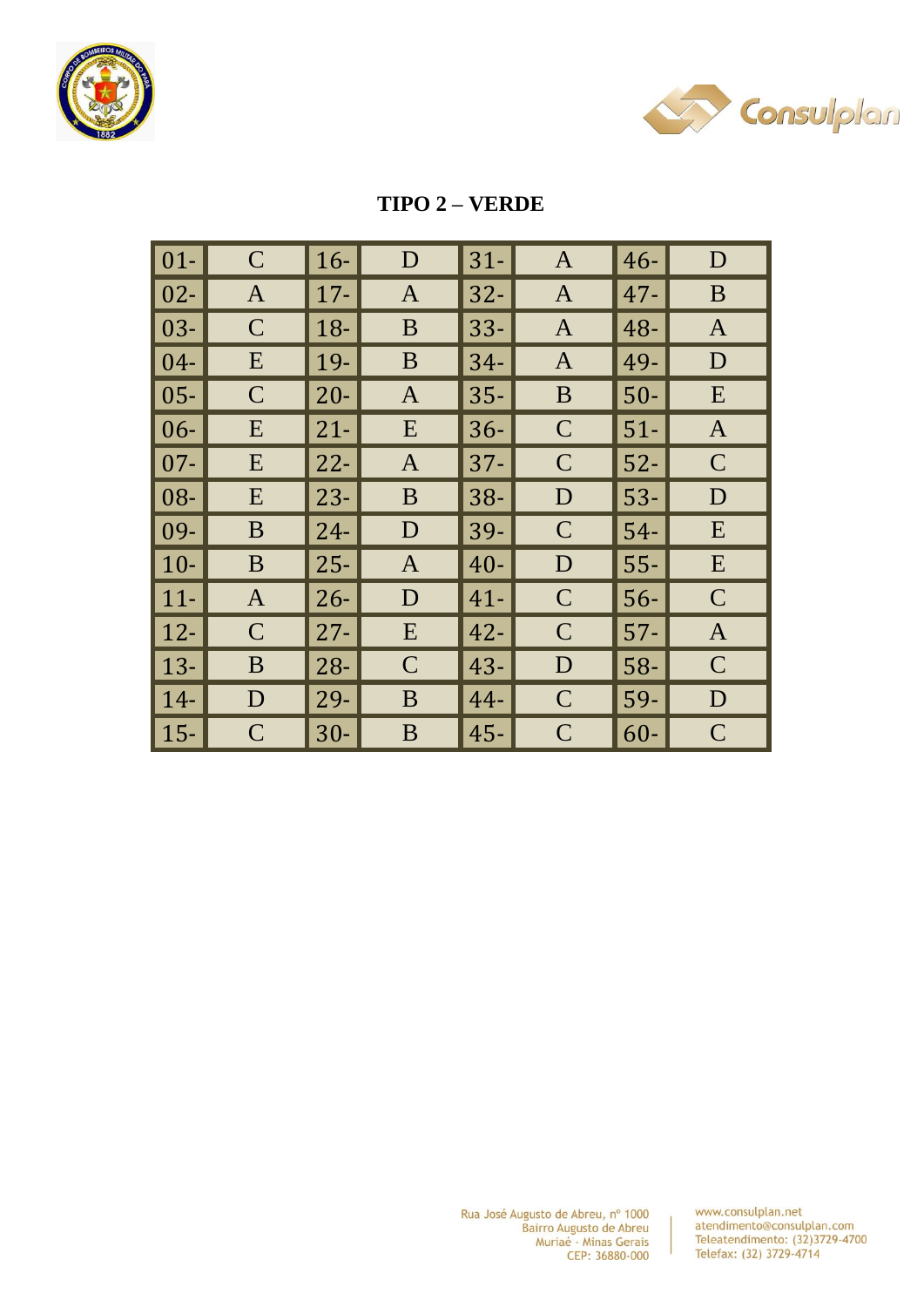



## **TIPO 3-AMARELA**

| $\overline{\hspace{.08cm}}\hspace{.08cm}01$ - | B            | $16-$  | $\mathcal{C}$ | $31 -$ | D            | $46-$  | D              |
|-----------------------------------------------|--------------|--------|---------------|--------|--------------|--------|----------------|
| $\vert$ 02-                                   | D            | $17 -$ | $\mathbf{A}$  | $32 -$ | E            | $47 -$ | $\mathbf C$    |
| $\vert$ 03-                                   | B            | 18-    | $\mathbf C$   | $33 -$ | $\mathbf C$  | 48-    | $\mathbf C$    |
| $\vert$ 04-                                   | $\mathbf{A}$ | 19-    | E             | $34-$  | B            | 49-    | $\mathsf{C}$   |
| $\vert$ 05-                                   | $\mathbf{A}$ | $20 -$ | $\mathbf C$   | $35 -$ | B            | $50-$  | $\mathbf C$    |
| $\vert 06 -$                                  | $\mathbf{A}$ | $21 -$ | $\mathbf C$   | $36 -$ | E            | $51-$  | $\mathsf{C}$   |
| $\overline{107}$ -                            | $\mathsf{C}$ | $22 -$ | $\mathbf C$   | $37 -$ | $\mathbf{A}$ | $52-$  | D              |
| $\blacksquare$ 08-                            | B            | $23 -$ | D             | $38-$  | B            | $53-$  | E              |
| $\mid$ 09-                                    | D            | $24 -$ | $\mathsf{C}$  | 39-    | D            | $54-$  | E              |
| $\vert$ 10-                                   | $\mathsf{C}$ | $25 -$ | D             | $40 -$ | $\mathbf{A}$ | $55 -$ | $\overline{A}$ |
| $ 11-$                                        | E            | $26 -$ | $\mathbf{A}$  | $41 -$ | $\mathbf{A}$ | $56-$  | $\mathbf{A}$   |
| $\vert$ 12-                                   | E            | $27 -$ | $\mathbf{A}$  | $42 -$ | D            | $57 -$ | $\mathbf C$    |
| $\vert$ 13-                                   | E            | $28 -$ | $\mathbf{A}$  | $43 -$ | E            | $58-$  | $\mathbf C$    |
| $ 14-$                                        | B            | 29-    | $\mathbf{A}$  | $44 -$ | D            | 59-    | $\mathbf C$    |
| $\vert$ 15-                                   | B            | $30 -$ | B             | $45 -$ | B            | $60-$  | D              |

www.consulplan.net atendimento@consulplan.com<br>Teleatendimento: (32)3729-4700 Telefax: (32) 3729-4714

 $\overline{1}$